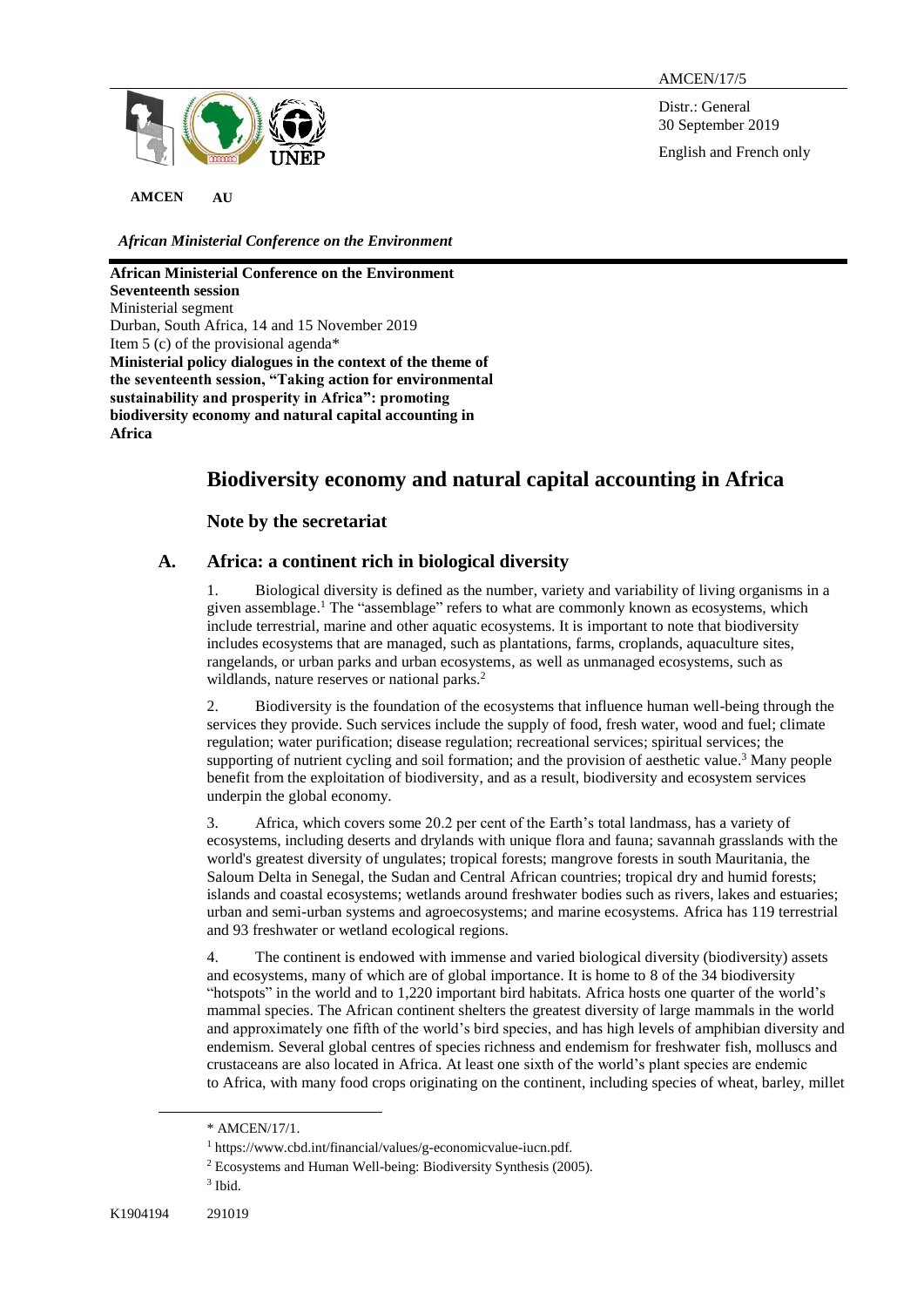and sorghum; teff (*Eragrostis tef*); coffee (*Coffea arabica*); rooibos tea (*Aspalathus linearis*); cowpea (*Vigna unguiculata*); and oil palm (*Elaeis guineensis*).

5. In addition, the continent has a wealth of indigenous and local knowledge about biodiversity and ecosystems which has enabled sustainable co-existence between its people and nature for centuries. That knowledge, if properly harnessed, has the potential to contribute to both the conservation of biological diversity and the sustainable management and utilization of species.

6. Land, Africa's most valuable natural asset, underpins the health and productivity of the continent's renewable natural assets and biological diversity, in addition to providing space for human settlements and infrastructure development. Importantly, 60 per cent of the world's unconverted arable land is in Africa, indicating great potential for food production for both domestic consumption and export.

7. A biodiversity economy can be said to be an economy that takes into account the value and contribution of biological resources in sustainable development through enterprises and livelihoods that are based on the biological products or services generated.

## **B. The biodiversity economy in Agenda 2063: The Africa We Want**

8. Spurred on by the Agenda 2063 strategic framework of the African Union (Agenda 2063: The Africa We Want), Africa aims to establish a prosperous region characterized by sustainable inclusive growth, peace and good governance. The region's growth is expected to be led by increased agricultural productivity, industrialization, investment in infrastructure development and renewable energy, biodiversity conservation, sustainable and fair and equitable use of its genetic resources, clean air and water, and better adaptive capacity to climate change.

9. According a regional assessment report by the Intergovernmental Science-Policy Platform on Biodiversity and Ecosystem Services (IPBES) in 2018, <sup>4</sup> Africa can move towards achieving its development aspirations, while improving the conservation of its valuable natural assets and meeting its biodiversity commitments, through multi-stakeholder and multilevel adaptive governance, along with the improved integration of indigenous and local knowledge through recognition of traditional institutions.

10. Aspiration 1 of Agenda 2063 envisions "A prosperous Africa, based on inclusive growth and sustainable development", underpinned by, among other things, sustainable management of natural resources, including biological diversity, for the economic and social development of the continent. Achieving that would mean that by 2063 Africa's biodiversity, including its forests, rivers and lakes, genetic resources, land, and degraded fish stocks and coastal and marine ecosystems, would be fully conserved and used sustainably. Forest and vegetation cover would be restored to 1963 levels; land degradation and desertification would have been stopped and then reversed. All agricultural land would be managed in a manner that was environmentally and socially sustainable, and African countries would have reduced and conserved by at least 90 per cent biodiversity loss and the loss of all natural habitats. 5

11. Both Agenda 2063 and Agenda 2030 for Sustainable Development, as defined by the Sustainable Development Goals (SDGs), contain common elements for a development trajectory that will provide Africa with a healthy living environment while ensuring good health and quality of life for its people. The two Agendas are also critical to harnessing the region's natural capital for the benefit of all its citizens and providing an enduring source of livelihoods. To realize that vision, Africa's State and non-State institutions must build flexible and adaptive governance structures and continuously apply innovative solutions to the management of the continent's natural, social, economic and cultural endowments.

12. At its fifteenth session, held in Cairo from 2 to 6 March 2015, the African Ministerial Conference on the Environment (AMCEN) adopted the Cairo Declaration on Managing Africa's Natural Capital for Sustainable Development and Poverty Eradication. At the second session of the United Nations Environment Assembly of the United Nations Environment Programme, held in Nairobi from 23 to 27 May 2016, African countries were instrumental in advancing resolution 2/13 on Natural capital for sustainable development and poverty eradication as an approach that countries should embrace in their endeavours to conserve and sustainably manage their natural resources. The

l

<sup>4</sup> Intergovernmental Science-Policy Platform on Biodiversity and Ecosystem Services, The IPBES Regional Assessment Report on Biodiversity and Ecosystem Services for Africa. (Bonn, Germany, 2018). Available at https://www.ipbes.net/system/tdf/spm\_africa\_2018\_digital.pdf?file=1&type=node&id=28397.

<sup>5</sup> African Union Commission, Agenda 2063: The Africa We Want. (Addis Ababa, 2015).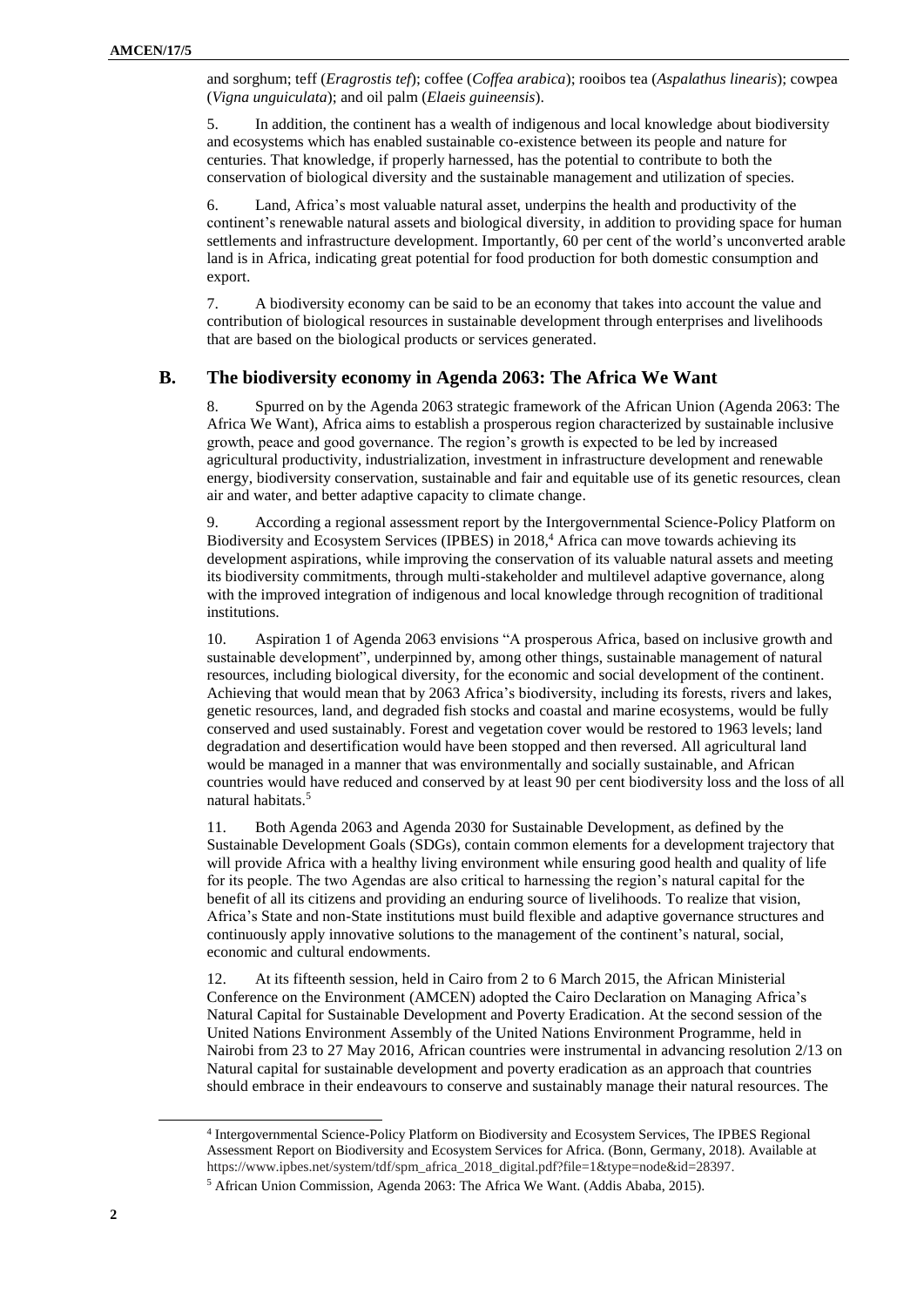approach is built on the premise that Africa's economy is to a significant extent driven by or based on natural resources and biological diversity.

13. However, for a variety of reasons Africa does not at present fully realize the returns from its natural capital. Those reasons include a focus on trade in raw materials, as a result of which the lack of value addition costs the continent opportunities for employment and wealth creation which are realized in other continents. There is also inadequate appreciation of the potential value and contribution of natural capital to economic growth and human well-being, as a result of the fact that it is not taken into account in the calculation of national gross domestic product.

14. To further advance the natural capital discourse, the sixteenth session of AMCEN, held in Libreville from 12 to 16 June 2017, adopted the Libreville Declaration on Investing in Innovative Environmental Solutions for sustainable wealth creation as a source not only of environmental benefits, but also of social, economic and financial dividends.

15. The 2018 IPBES regional assessment report on biodiversity and ecosystem services for Africa contains five key messages, all of which are relevant to the discourse on the biodiversity economy. The first of those messages focuses on the ways in which the continent's natural assets are unique:

(a) Africa's extraordinary richness in biodiversity and ecosystem services, and wealth of indigenous and local knowledge, comprises a strategic asset for sustainable development in the region;

(b) Africa's rich and diverse ecosystems generate flows of goods and services that are essential in providing for the continent's food, water, energy, health and secure livelihood needs;

(c) The full story of Africa's endowment by nature is yet to be told and, as a result, the true value of biodiversity's contributions to human well-being is under-appreciated in decision-making processes;

(d) Africa has opportunities to fully realize the benefits of having such rich biodiversity and to explore ways of using it in a sustainable way to contribute to its economic and technological development;

(e) Certain ecosystems found in Africa are of great ecological, biological and cultural importance at regional and global levels;

(f) Africa has important genetic diversity that reflects its unique and varied biological and cultural heritages, and is the product of interactions with, and adaptation to, an ever-changing environment, and of exchanges with other cultures;

(g) Indigenous and local knowledge in Africa underpins the way nature benefits people. It is at the forefront of biodiversity conservation and is critical to the African vision for a good quality of life. It deserves more attention from Governments and society.

16. It is thus clear that the biodiversity economy should underpin Africa's 50-year vision as set out in Agenda 2063: The Africa We Want. By developing Africa's biodiversity economy, the region will in effect be implementing the necessary actions towards achieving the first aspiration of Agenda 2063.

# **C. Opportunities for a biodiversity economy**

17. The importance of natural resources to human well-being cannot be over-emphasized. Biodiversity and ecosystem services underpin economic growth, sustainable development and human well-being in Africa. The majority of the 62–70 per cent of Africa's population who live in rural areas depend directly on biodiversity and ecosystem services for their food and livelihood. However, the true value of nature's contribution to human well-being is still under-appreciated in decision-making processes.

18. Appreciating nature's contribution to gross domestic product is important in making the case for the biodiversity economy. It follows, therefore, that the valuation of ecosystem and ecosystem services and the mainstreaming of natural capital into national accounts is of the utmost importance. Through the Gaborone Declaration for Sustainability in Africa initiative,<sup>6</sup> African countries are gradually making progress towards appreciating nature's contribution to their gross domestic product through natural capital accounting.

19. Other initiatives include The Economics of Ecosystems and Biodiversity (TEEB) initiative, 7 which advances knowledge of environmental-economic accounting, in particular ecosystem

<sup>6</sup> http://www.gaboronedeclaration.com/.

<sup>7</sup> http://www.teebweb.org/.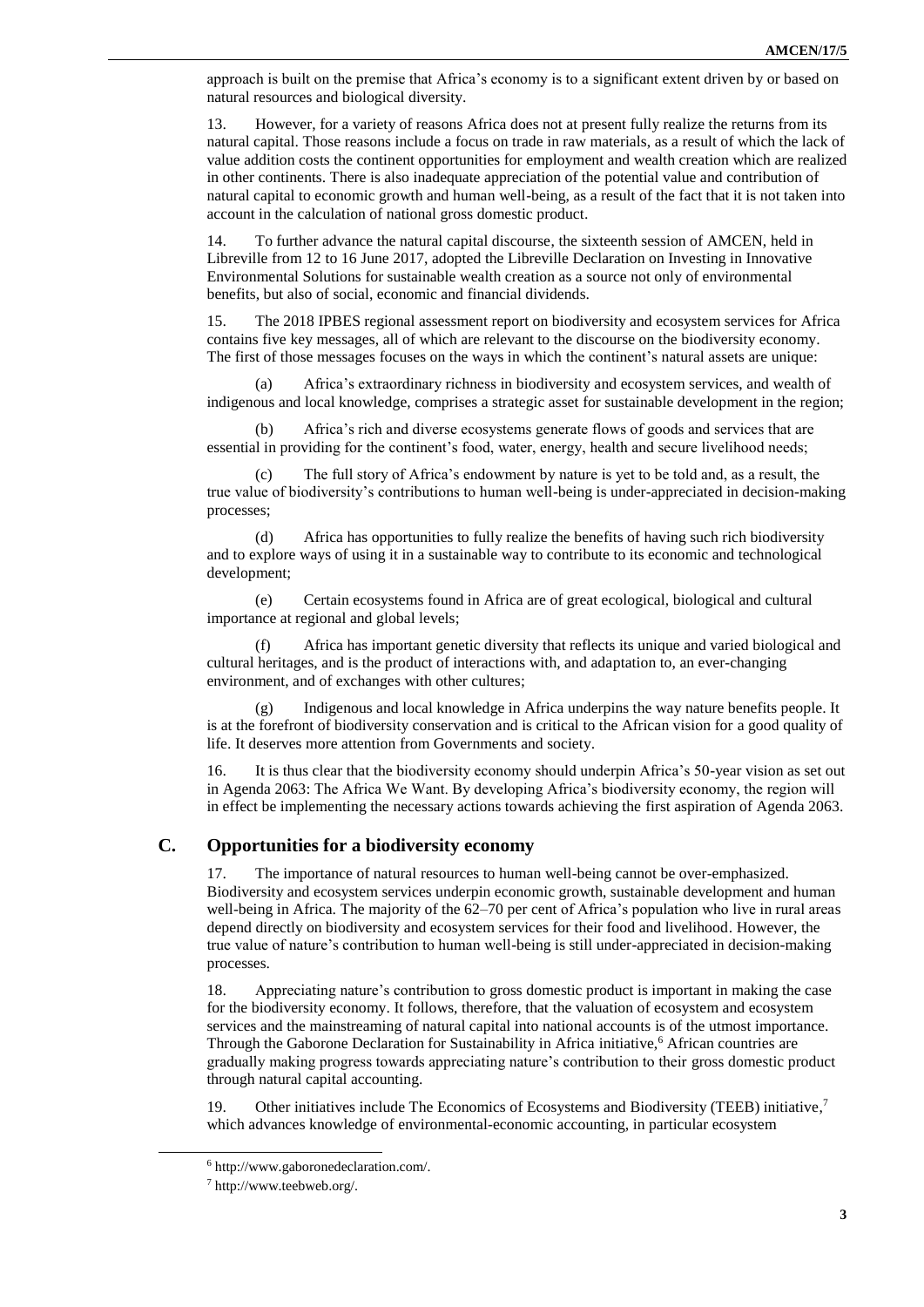accounting, by testing through the System of Environmental-Economic Accounting Experimental Ecosystem Accounting. The System seeks to improve the measurement of ecosystems and their services (both in physical and monetary terms) at the subnational and national levels; mainstreaming biodiversity and ecosystems at the subnational and national levels; policy planning and implementation; and to contribute to the development of internationally agreed methodology.<sup>8</sup>

20. Those initiatives, coupled with policy instruments and decisions of the African Ministerial Conference on the Environment and the United Nations Environment Assembly, provide entry points for African countries to think more innovatively about the ways in which they could benefit from their indigenous natural resources and traditional knowledge to transform their sustainable development pathways.

21. The new African Continental Free Trade Area, established in Kigali in 2018, brings increased trade opportunities between African countries, including trade in biodiversity assets.

22. The mechanism that provides the opportunity for Africa to develop its biodiversity economy both continent-wide and globally is the Nagoya Protocol on Access to Genetic Resources and the Fair and Equitable Sharing of Benefits Arising from their Utilization to the Convention on Biological Diversity, an international agreement which entered into force on 12 October 2014 and which aims to share the benefits arising from the utilization of genetic resources in a fair and equitable manner. Most African countries have ratified the Protocol, with many going a step further and developing national policies and legislation to incorporate the Protocol into their national legislation. Several African countries are already at an advanced stage in implementing policy and legal frameworks which include prior informed consent and mutually agreed terms of agreement between communities as resource holders or custodians and users (such as those involved in bioprospecting, for example).

23. The Nagoya Protocol creates greater legal certainty and transparency for both providers and users of genetic resources by establishing more predictable conditions for access to genetic resources, helping to ensure benefit-sharing when genetic resources leave the country which has provided them. The Protocol creates incentives to conserve and sustainably use genetic resources, thus enhancing the contribution of biodiversity to development and human well-being. 9 It addresses traditional knowledge associated with genetic resources through the inclusion of provisions on access, benefit-sharing and compliance, and deals with genetic resources in situations in which indigenous and local communities have an established right to grant access to them. Contracting parties are to take measures to ensure prior informed consent by those communities, and fair and equitable benefit-sharing, keeping in mind community laws and procedures, and customary use and exchange.<sup>10</sup>

24. Economic opportunities offered by the biodiversity economy may be (a) direct opportunities, in which revenues and incomes are derived directly from biodiversity, such as through biodiversity-generated products and services, (b) indirect opportunities, in which actions to conserve and halt the loss of biodiversity generate other benefits, or (c) non-use opportunities. A study by Failler et al. (2012) found that the direct use, indirect use and non-use values generated by a marine protected area in West Africa were US\$11.2 million, US\$39.5 million and US\$0.5 million respectively per annum. 11

25. Examples of direct opportunities for the biodiversity economy include the following:

(a) Wildlife-driven ecotourism, which is the largest single driver for tourism growth in Africa. Related ecotourism attractions include game drives and bird watching, nature trails, coral reefs and sea diving. According to the World Tourism Organization, some 80 per cent of trips to Africa each year are for watching wildlife. Tourism currently drives 8.5 per cent of Africa's economy and supports 24 million jobs. In 2017, international tourist arrivals in Africa were estimated to have increased by 9 per cent, with a total of 63 million tourists and tourism receipts in excess of US\$37 billion. It is estimated that by 2030 visitors to the continent could more than double to 134 million. A study conducted in 2019 on the financial impact of nature-based tourism found that Africa's 8,400 protected areas were generating US\$48 billion in direct in-country expenditure.<sup>12</sup> In 2018, Rwanda earned US\$19.2 million from the sale of 15,132 mountain gorilla permits, costing at least US\$1,500 per tourist to see the mountain gorillas in Volcanoes National Park. Such high-value tourism is achievable with proper planning, policy framework and marketing. Five per cent of the revenues are ploughed

<sup>8</sup> https://seea.un.org/content/seea-experimental-ecosystem-accounting-revision.

<sup>9</sup> https://www.cbd.int/abs/about/default.shtml/.

<sup>10</sup> https://www.cbd.int/traditional/Protocol.shtml.

<sup>&</sup>lt;sup>11</sup> Intergovernmental Science-Policy Platform on Biodiversity and Ecosystem Services, op. cit. (2018).

<sup>&</sup>lt;sup>12</sup> Bertzky et al., European Commission, Joint Research Centre, Science for the AU-EU Partnership: building knowledge for sustainable development. (Luxembourg, 2017).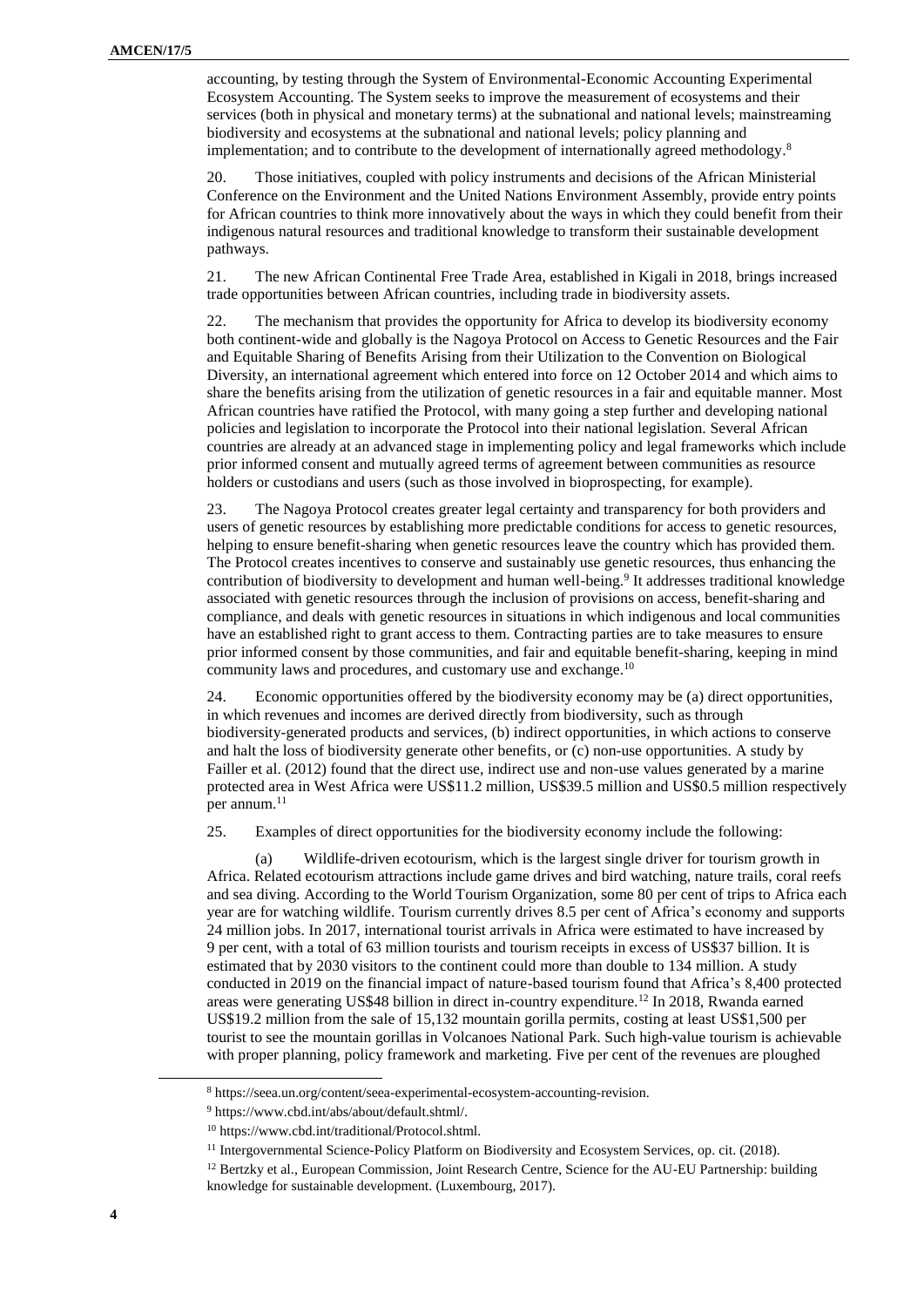back into benefit projects in local communities around the park. Community-based ecotourism, in particular, ensures that any revenues generated flow more directly into the communities which are the custodians of biodiversity in those areas;

(b) In 2010, Africa accounted for 7,597,427 million tons, or 9 per cent, of the global caught supply of fisheries, representing a 6.8-fold regional increase from 1,109,387 tons in 1950, when fish catches and aquaculture globally totalled some 158 million tons, valued at US\$ 217.5 billion. Africa's contribution to world fisheries production has grown from 5.9 per cent in 1950 to 8.1 per cent in 2011. That increase has been a result of the extension of national exclusive economic zones to 200 miles; higher fishing capacity and technological progress; the creation of national industrial fleets; a high rate of motorization of artisanal canoes (61 per cent in Africa) and fishing agreements signed between African countries and others, in particular the European Union. Global inland fisheries production was estimated at some 11.2 million tons in 2010, of which Africa contributed about 2.5 million tons. Uganda and the United Republic of Tanzania are the leading fishing countries in the African Great Lakes region, while Nigeria and Egypt, with their river fisheries, remain the main producers in Africa. <sup>13</sup> African fish exports continue to generate low revenues, owing to a lack of value addition. Africa has potential for intraregional trade in fisheries: it is notable, for example, that Nigeria is the world's fourth largest importer in volume terms (5.4 per cent of global imports) after China, Japan and the United States of America;

(c) Bioprospecting and the sustainable utilization of biodiversity species, including in pharmaceuticals, herbal medicines, food flavourings and fragrances, is an industry worth trillions of dollars, although it remains underexploited. The potential size of the bioprospecting industry market in South Africa, based on resource permit application data, is estimated to be at least South African rand (R) 2,150 million per year, of which only 20 per cent had been reached by 2018. The total revenue produced from value-added products sold in the domestic retail market, and which contained bioresources as an ingredient, was approximately R1,470 million in 2011.<sup>14</sup> Such locally produced value-added products can be segmented into five product categories: personal hygiene products (R585 million, representing 40 per cent of products), cosmetics (R555 million, representing 38 per cent of products), complementary medicines (R170 million, representing 11 per cent of products), food flavourings (R110 million, representing 8 per cent of products) and oils (R50 million, representing 3 per cent of products). While a majority of local communities rely on herbal medicines as their first line of treatment, there are no statistics on the overall value of this biodiversity-reliant industry. The World Health Organization estimates that every year 1,500 tons of traditional medicines are sold in medicine markets in Durban, South Africa, alone. It is estimated that the traditional medicine industry is worth up to R2,300,000 per year;<sup>15</sup>

Timber and non-timber products from the forestry sector, including gums, resins and honey. While the importance of forests as biodiversity, habitats and as a source of foreign earnings for African countries is well known, the lack of value addition hampers realization of their true value and robs the continent of some of the employment which it deserves. The lack of a developed timber processing industry also means that African countries rely on imported processed timber, thus, in many cases, becoming net importers rather than exporters of timber. Similarly, Africa's high potential for trade in non-timber forest products is underexploited. For example, the Sudan is the world leader in the export of gum arabic, supplying over 60 per cent of the world market. In 2016, Sudanese exports of crude gum arabic reached a record level of nearly 73,000 tons.<sup>16</sup> However, Europe and the United States of America export gum arabic with high and defined levels of functionality, often traded under proprietary brands, which sell for substantially higher prices. In the period from 2014 to 2016, average export unit values were relatively high for the United Kingdom of Great Britain and Northern Ireland (\$5.07 per kilogram), Germany (\$4.43 per kilogram) and the United States of America (\$4.36 per kilogram), moderate for France (\$3.46 per kilogram), and relatively low for Italy (\$2.27 per kilogram) and the Sudan (\$1.95 per kilogram);

(e) Wildlife ranching by local communities and private sector investors has proven to be a profitable venture in several countries in East Africa and Southern Africa, such as Kenya and South Africa. Wildlife is ranched for tourism purposes and for game meat (under licence). The proceeds

<sup>&</sup>lt;sup>13</sup> GLOBEFISH: Information and Analysis on World Fish Trade, Food and Agriculture Organization of the United Nations.

<sup>&</sup>lt;sup>14</sup> South African Department of Environmental Affairs bio-products retail database.

<sup>15</sup> World Health Organization. Legal Status of Traditional Medicine and Complementary/Alternative Medicine: A Worldwide Review. (Geneva, 2001).

<sup>&</sup>lt;sup>16</sup> Commodities at a Glance: Special Issue on Gum Arabic. United Nations Conference on Trade and Development. (Geneva, 2018). Available a[t https://unctad.org/en/PublicationsLibrary/suc2017d4\\_en.pdf.](https://unctad.org/en/PublicationsLibrary/suc2017d4_en.pdf)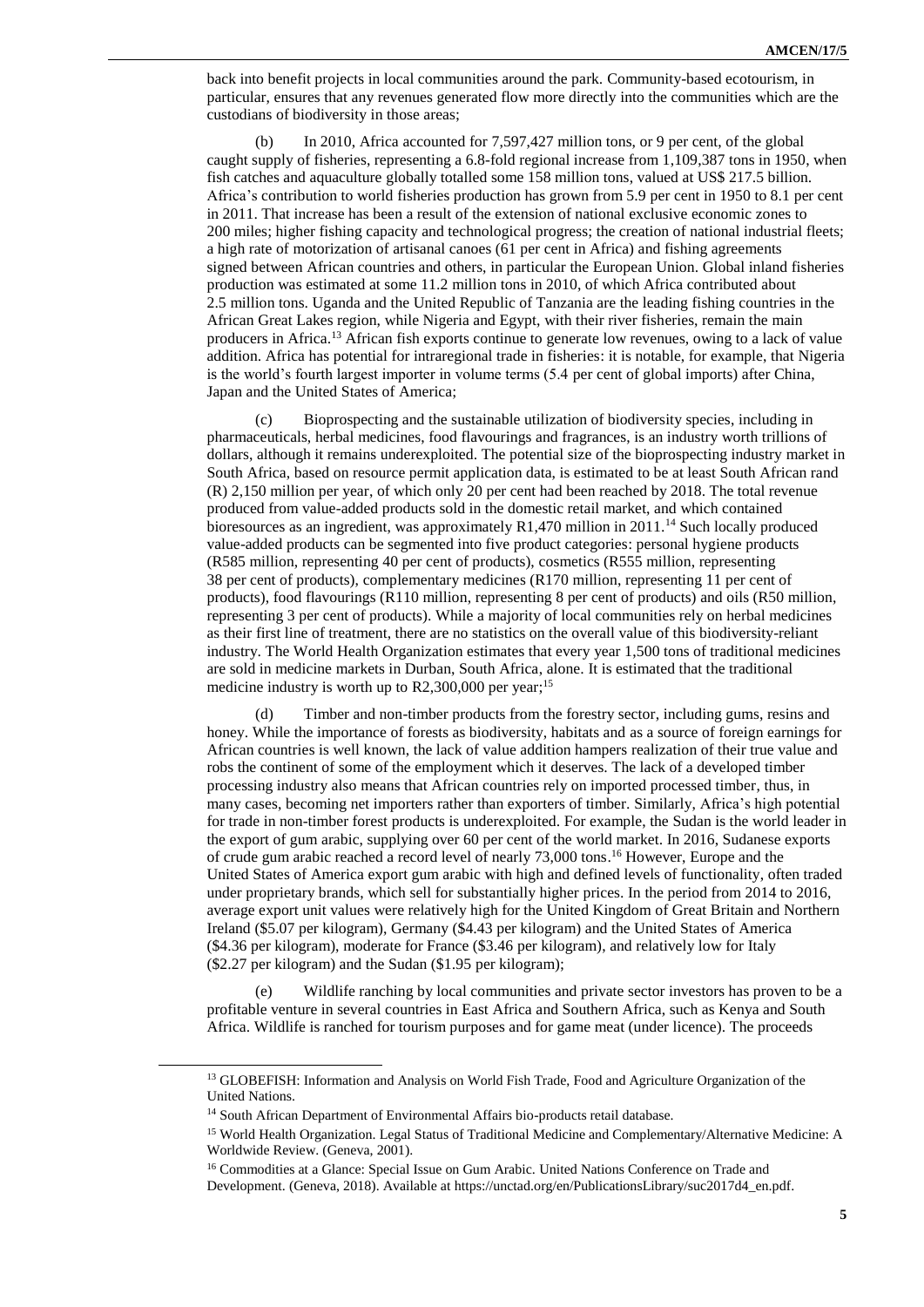from the value chains associated with wildlife ranching ventures have seen communities benefit from improved educational and health facilities, and better basic infrastructure, such as feeder roads. However, wildlife ranching is not fully embraced in many countries, especially those in West Africa, where bushmeat could be supplied from such ranches to improve wildlife sustainability while bringing revenues from tourism and the supply chain to communities.

26. Examples of indirect benefits include the following: (a) Africa's opportunity to use its large population of young people to drive its growth. To that end, an informed and vibrant youth population can make sustainable lifestyle choices and help to develop the continent's infrastructure, accelerate industrialization, increase energy and food production, and promote sustainable natural resource governance; (b) advancing the economics of land degradation,<sup>17</sup> which has demonstrated that the cost of taking action to address soil erosion is far less than the cost of inaction.

27. It is estimated that 280 million tons of cereal crops lost per year could be prevented if soil erosion were managed, thus reducing the demand for expansion of land for agricultural production. Furthermore, Africa could generate an additional US\$71.8 billion per year if all countries on the continent took action against soil erosion; (c) Pollinators are a source of multiple benefits to people; beyond their input into food, they also contribute directly to medicines, biofuels (such as canola and palm oil), fibres (such as cotton and linen,) construction materials (such as timbers), musical instruments, arts and crafts, recreational activities and they are sources of inspiration for art, music, literature, religion, traditions, technology and education. It is estimated that in 2015, some 5–8 per cent of global crop production, with an annual market value of between US\$235 billion and US\$577 billion worldwide, was directly attributable to animal pollination. Many of the world's most important cash crops benefit from animal pollination in terms of yield or quality and are leading export products in developing countries (for example, coffee and cocoa) and developed countries (for example, almonds), providing employment and income for millions of people; (d) An estimated US\$20 billion per year is spent worldwide on pesticides, yet parasites and predators existing in natural ecosystems provide an estimated 5–10 times that level of pest control. Without the existence of natural enemies, crop losses attributable to pests in agriculture and forestry would be catastrophic and the cost of chemical pest controls would escalate significantly.

28. Africa has a range of possible governance options for addressing the threats to biodiversity and nature's contributions to people, including the conservation and sustainable use of biodiversity in order to mitigate the impact of the challenges that the continent is facing. The identification and selection of feasible options needs to be facilitated by considering a range of plausible futures using scenarios and by providing an enabling environment for long-term planning.<sup>18</sup>

29. The Africa Ecological Futures<sup>19</sup> work by the African Development Bank, United Nations Environment Programme and World Wide Fund for Nature provides an opportunity for African countries to think ahead in terms of harmonizing development and the prevention of biodiversity loss, in particular when large development projects are being undertaken. However, scenario modelling capacity remains low in Africa. Scenarios are currently only used to a limited degree in decision-making processes for the conservation and sustainable use of biodiversity in Africa. In order to make scenarios more relevant for the continent, collective efforts can build the capacity of African researchers, policymakers and institutions to understand and make beneficial use of scenario analyses for intervention planning and informed decision-making.<sup>20</sup>

## **D. The challenge**

30. With its population expected to double to approximately 2.5 billion by 2050, Africa is at a crossroads between the goals of biodiversity conservation and social and economic development. For example, population growth means that more food needs to be produced. That could mean expansion of agricultural land into hitherto virgin lands, or agricultural intensification to produce more food on the same land area. Either option has implications for biodiversity and needs to be carefully studied, using trade-off analyses to determine the optimal option or combination of options.

<sup>&</sup>lt;sup>17</sup> United Nations Environment Programme, Economics of Land Degradation in Africa, (2015).

<sup>18</sup> Intergovernmental Science-Policy Platform on Biodiversity and Ecosystem Services, op. cit. (2018).

<sup>19</sup> See the 2015 report a[t https://www.afdb.org/fileadmin/uploads/afdb/Documents/Generic-](https://www.afdb.org/fileadmin/uploads/afdb/Documents/Generic-Documents/xwwf_african_futures_report_english-lo-rez.pdf)

[Documents/xwwf\\_african\\_futures\\_report\\_english-lo-rez.pdf.](https://www.afdb.org/fileadmin/uploads/afdb/Documents/Generic-Documents/xwwf_african_futures_report_english-lo-rez.pdf) The African Development Bank, UNEP, World Wide Fund for Nature and International Union for Conservation of Nature are currently working on an updated version of Africa's Ecological Futures report.

<sup>&</sup>lt;sup>20</sup> Intergovernmental Science-Policy Platform on Biodiversity and Ecosystem Services, op. cit. (2018).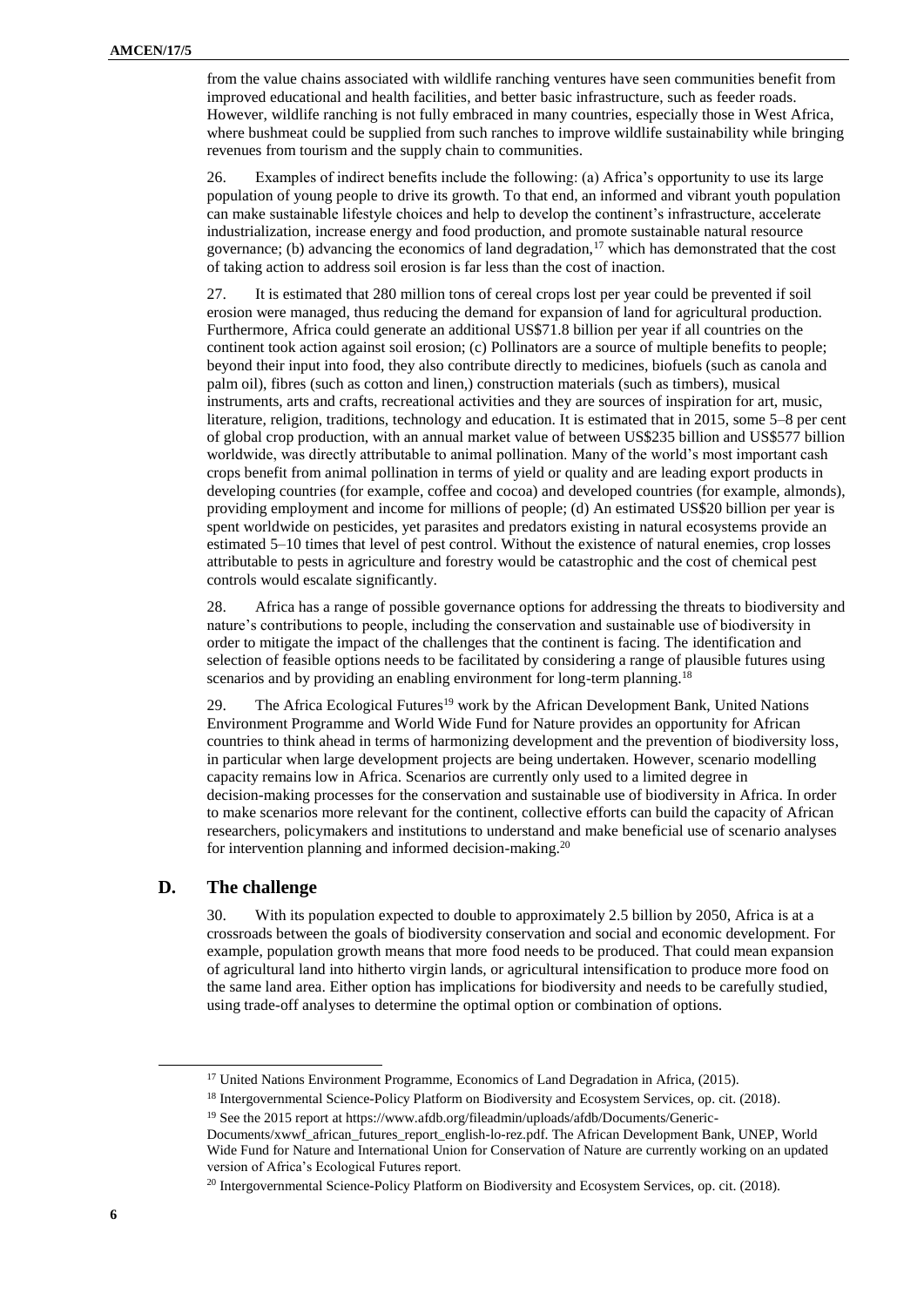31. Two-thirds of the population of sub-Saharan Africa reside in rural areas, the majority of whom can be considered to be smallholder farmers. Furthermore, it is estimated that some 375 million young Africans will enter the job market in the coming 15 years. Of that number, some 200 million will be living in rural areas, mostly engaging in smallholder farming, in which they will simultaneously serve as stewards of increasingly scarce natural resources and on the frontline of dealing with the impact of climate change. Job creation for young people is an urgent and high-priority challenge for African countries. It calls for innovative thinking beyond traditional sectors. Through biodiversity economy models, for example, it will be possible to maximize the productivity of young people as a dividend for Africa's sustainable development.

32. Smallholder farmers therefore play a critical role in addressing the challenges which currently prevent them from scaling up their participation in markets, including insecure rights to land and natural resources, lack of access to quality farm inputs and financial services, inadequate support from research and extension services, and high transaction costs caused by poor rural infrastructure. The challenges are even greater for women farmers, who constitute the majority of farmers in Africa. As a group, smallholder farmers are among the poorest and most marginalized in the world, and their direct dependence on natural resources for their livelihoods causes a cyclic loop between poverty and biodiversity loss.

33. Africa faces great challenges in sustaining rapid economic growth, while at the same time safeguarding the life-support system provided by its rich natural capital which underpins the realization of its long-term vision. It is, therefore, imperative that such growth should take into account the relatively weak environmental governance in the region and the paucity of accurate and up-to-date environmental and socioeconomic data for evidence-based decision-making. Scenario modelling is required to analyse the ways in which development, in particular large infrastructure projects, can be undertaken while safeguarding the ecological foundation on which life itself depends.

34. Inadequate data and documentation on Africa's biodiversity remains a major challenge for the continent. While African countries have committed to take measures to ensure technology transfer, adaptation and support for innovation (see, for example, Agenda 2063) most of the data and technologies related to biodiversity and ecosystem services, including indigenous and local knowledge, are poorly documented. The efficiency and improvement potential of indigenous and local knowledge and their related technologies have not been well assessed. Furthermore, many modern technologies are expensive and there is limited capacity to adapt them, yet for Africa to benefit from the biodiversity economy, technology must play a key role, in particular in research and development and in value addition in biodiversity-generated products.

35. It is thus clear that concerted efforts are required across the continent to promote the innovation and adoption of technologies related to biodiversity and ecosystem services, including the adaptation of existing environmentally sound technologies to local conditions, in parallel with indigenous technological innovation. The role of information and communications technology should be emphasized to promote the biodiversity economy. The mechanisms to do so may include South-South cooperation to facilitate access to clean and efficient technology; enhancing the capacity of research institutions for data generation, storage and analysis, such as through regional and subregional centres of excellence; and the participation of the private sector in the development and adoption of technology in both urban and rural areas.

36. Furthermore, the region must deal with an array of other regional environmental challenges, including the illegal trade in wildlife, low levels of access to clean forms of energy, biodiversity loss, inadequate waste management practices, and climate change and variability. Africa's natural capital is challenged by competing uses, illegal off-take, weak resource management practices, climate change and pollution. Challenges of that magnitude require forward-looking, flexible, inclusive and integrated approaches in policy formulation and implementation, based on solid principles of sustainable resource management.

### **E. Developing the biodiversity economy**

#### **1. Providing an enabling environment**

37. The biodiversity economy will thrive when policy and legal frameworks provide for certainty, predictability and protection of investments. An enabling environment that is conducive to doing business in biodiversity-related value chains will foster the development of the economy, attract direct foreign investment and channel financing to deserving enterprises, supporting the development of skills and research and development. African countries need to review their sectoral policies with a view to better aligning them to provide coordinated support for the biodiversity economy.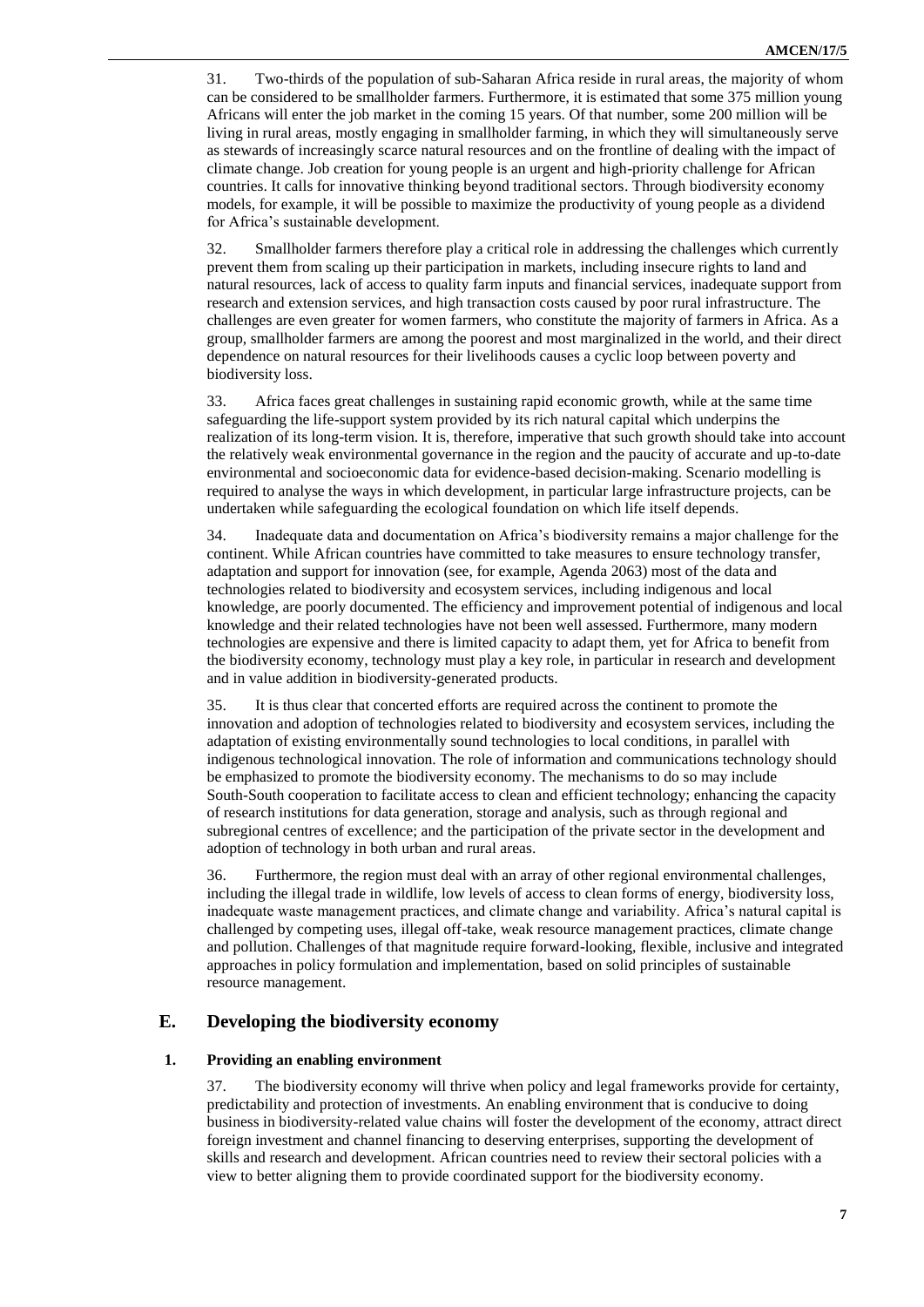#### **2. Regional approach and cooperation**

38. The current state of knowledge on biodiversity and ecosystem services points clearly to the need for regional cooperation<sup>21</sup> to ensure that human well-being derived from biodiversity and ecosystem services is sustained in the long term while at the same time preventing loss of biodiversity.<sup>22</sup> Under a regional cooperation scenario, environmental consciousness is heightened, with technological innovation driving global and regional solutions to sustainability issues. Sustainable land management and strong incentives for low-impact agriculture, combined with increased crop yields, lead to less habitat transformation.

39. More effective governance allows for more effective environmental regulation, increasing protected area function and coverage, and allowing for improved transboundary environmental cooperation. Conservation efforts are directed at sustainable use and maintenance of ecosystem services, rather than species protection. Although the rate of land-cover change remains high, with agriculture and climate change significant drivers of species loss, the broader trend is towards land-use changes that "green" the landscape.<sup>23</sup>

40. For regional cooperation to work, Africa needs to develop joint policy and legal frameworks to provide common approaches to the biodiversity economy. Such frameworks should address issues related to access and benefit-sharing within and between countries, including the use of indigenous and local knowledge associated with the conservation and sustainable use of biodiversity assets.

41. Harmonized laws and procedures will further enhance the continent's competitiveness and maximize returns when trading with countries outside Africa. That is particularly important now, as Africa opens up intraregional trade under the African Continental Free Trade Area, as it will enable countries to leverage regional strength to access and develop sustainable global markets without compromising local biodiversity or ecosystem integrity.

#### **3. Natural capital valuation and accounting**

42. Africa needs to set up a valuation of its ecosystems and ecosystem services to build a strong foundation for developing comprehensive natural capital accounts. Doing so should be a progressive effort by all African countries, starting with individual ecosystems or sets of ecosystems, and dependent on national contexts and priorities. Using a common approach will enable data comparability between countries, which in turn will support intraregional and interregional trade.

43. Methods for recognizing the value of natural capital need to be more widely adopted and integrated into national reporting to reduce reliance on gross domestic product as a measure of growth. An understanding of the value of ecological infrastructure would result in society being more prepared to pay the real cost of conserving it. That will require regional standards of natural capital accounting systems that enable countries to compare and exchange goods and services, and invest in conservation measures to prevent biodiversity loss and achieve global and regional goals and targets. National statistics bureaux and planning ministries should cooperate to embrace natural capital accounting as an integral tool for policy design and implementation in delivering inclusive green growth, premised on the stewardship of natural wealth to ensure sustained economic growth and sustain livelihoods for long-term prosperity.

#### **4. Technology development and transfer**

44. Technology is critical to the success of a biodiversity economy. That includes technology based on indigenous and local knowledge and the ways in which it can be harnessed and scaled up to sustainably utilize biological resources. Investment is required to acquire modern, cutting-edge technologies that are environmentally sound and adapting some, as necessary, to fit into the African context through technology support (where the technology is privately owned) and technology transfer (for publicly owned technologies). Support for research and academic institutions to partner with the

l

 $21$  More effective governance allows for more effective environmental regulation, increasing protected area function and coverage, and allowing for improved transboundary environmental cooperation. Conservation efforts are directed at sustainable use and maintenance of ecosystem services, rather than species protection. Technological innovation drives landscape homogenization and potential food security with an overall increase in human well-being.

<sup>&</sup>lt;sup>22</sup> See, for example, Intergovernmental Science-Policy Platform on Biodiversity and Ecosystem Services, op. cit. (2018) and African Development Bank and World Wide Fund for Nature, African Ecological Futures. (Abidjan and Nairobi, 2015). Available at https://www.afdb.org/fileadmin/uploads/afdb/Documents/Generic-Documents/xwwf\_african\_futures\_report\_english-lo-rez.pdf.

<sup>23</sup> Intergovernmental Science-Policy Platform on Biodiversity and Ecosystem Services, op. cit. (2018).